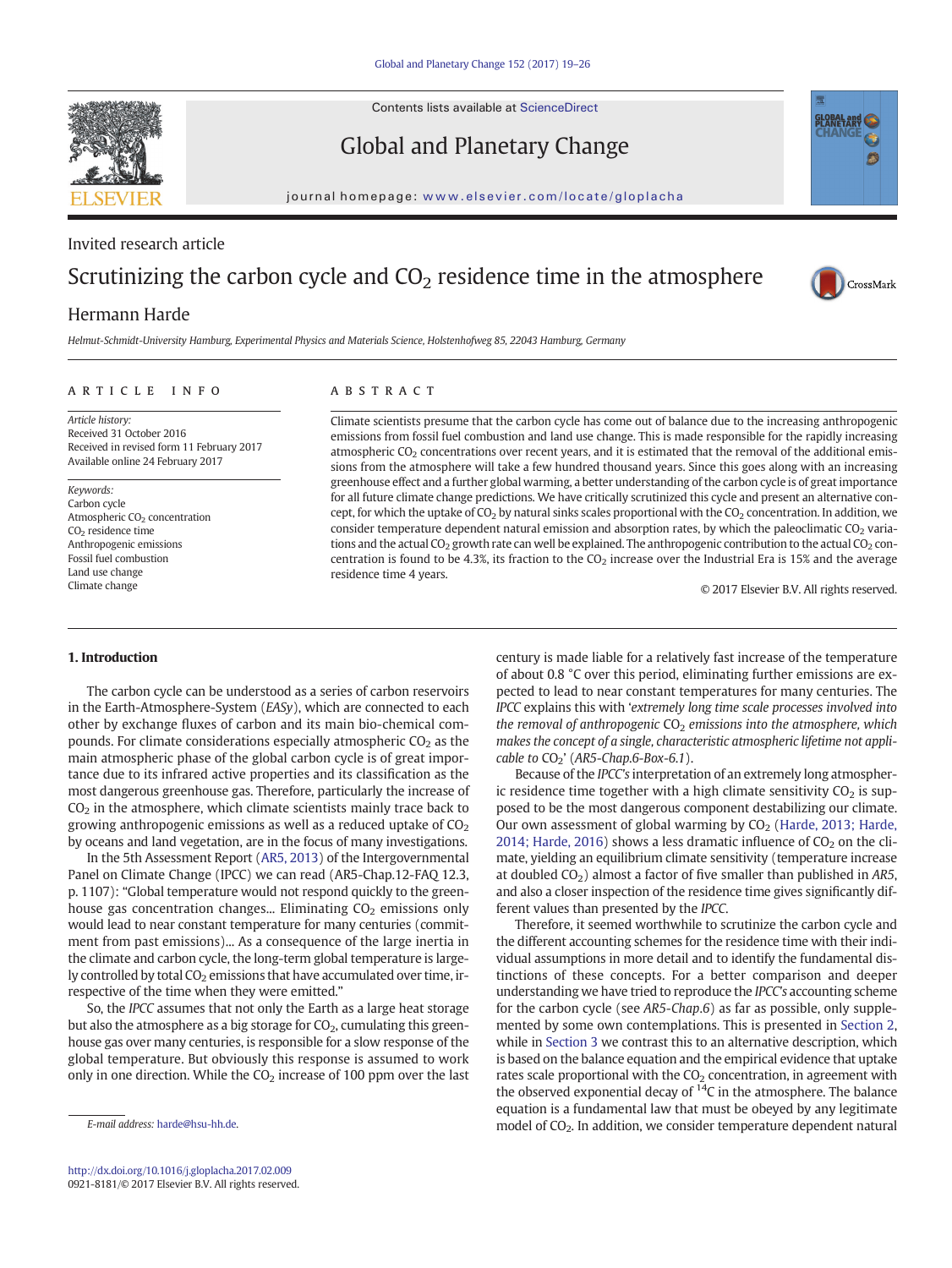<span id="page-1-0"></span>emission and absorption rates, by which the paleoclimatic  $CO<sub>2</sub>$  variations and the actual  $CO<sub>2</sub>$  growth rate can well be explained. For these studies we have applied the IPCC's own estimates of natural absorption and emission, not because they are necessarily correct, but to demonstrate that, with those estimates, governing physical laws, lead to an explanation of increased  $CO<sub>2</sub>$  entirely different to the one advocated by the IPCC.

Previous critical analyses facing the IPCC's favored interpretation of the carbon cycle and residence time have been published, e.g., by [Jaworowski et al. \(1992\)](#page-7-0), [Segalstad \(1998\),](#page-7-0) [Dietze \(2001\),](#page-7-0) [Rörsch](#page-7-0) [et al. \(2005\)](#page-7-0) or [Essenhigh \(2009\),](#page-7-0) and more recently by [Humlum et al.](#page-7-0) [\(2013\)](#page-7-0), or [Salby \(2013 and 2016\).](#page-7-0) Although most of these analyses are based on different observations and methods, they all derive residence times (in some cases also differentiated between turnover and adjustment times) in part several orders of magnitude shorter than specified in AR5. As a consequence of these analyses also a much smaller anthropogenic influence on the climate than propagated by the IPCC can be expected.

#### 2. IPCC accounting scheme

#### 2.1. CO<sub>2</sub> emission-absorption-balance

The total carbon emission rate is supposed to be between 200 and 220 GtC/yr, which corresponds to a  $CO<sub>2</sub>$  emission rate of  $E_T =$ 734–807 Gt/yr (transfer from  $C \rightarrow CO_2$  is a factor of 3.67). For our further considerations we calculate with a mean rate of  $E_T = 760 \text{ Gt/yr} =$ 760 Pg/yr. The IPCC estimates, that from this total rate a fraction  $E_A =$  32.7 Pg/yr (8.9 PgC/yr: 7.8 PgC/yr fossil fuels  $+1.1$  PgC/yr net land use change) results from anthropogenic sources, while the rest with  $E_N =$ 727.3 Pg/yr originates from natural sources (see Fig. 1). So, the anthropogenic part is just 4.3% of the total emission rate.

Further the IPCC assumes, that from this anthropogenic portion a residual of 15 to 40% remains longer than 1000 years in the atmosphere (AR5-SPM, p.28; AR5-Chap.6-Box-6.1; AR5-Chap.12.5.3, p.1106; [Hansen](#page-7-0) [et al., 2007\)](#page-7-0) and is not again reabsorbed like most of the naturally and anthropogenically generated  $CO<sub>2</sub>$ . In Fig. 1 this residual is quantified as  $\Delta E_A = 14.7 \text{ pg/yr}$  (4 PgC/yr), which is 1.9% of the total emission rate. The respective emission-absorption balance, which determines the  $CO<sub>2</sub>$  concentration of the atmosphere, then may be expressed by a mass rate equation of the form:

$$
\frac{dM_{\text{CO2}}}{dt} = \Delta E_A = E_T - A = (E_N + E_A) - (A_P + \Delta A) \tag{1}
$$

with  $dM_{CO2}$  as the CO<sub>2</sub> mass change over the differential time interval dt  $(M_{CO2}$  is the CO<sub>2</sub> mass in the atmosphere), and with A as an absorption rate, consisting of a constant uptake rate from pre-industrial times  $A_P$ and a smaller increase ΔA of the absorption rate over the Industrial Era. In this accounting scheme the non-absorbed part  $\Delta E_A$  (actually 1.9% of the total emission rate or 2% of the total absorption rate) is made responsible to cumulate in the atmosphere and to cause the increasing  $CO<sub>2</sub>$  concentration since the Industrial Revolution. The ratio  $\Delta E_A/E_A$  is also known as airborne fraction. So, under the IPCC's interpretation, before 1750 and in good approximation also before 1850 the rate between naturally produced and absorbed  $CO<sub>2</sub>$  is assumed to have been



Fig. 1. Simplified schematic of the global carbon cycle. Black numbers and arrows indicate reservoir mass in PgC and exchange fluxes in PgC/yr before the Industrial Era. Red arrows and numbers show annual 'anthropogenic' flux changes averaged over the 2000-2009 time period. Graphic from AR5-Chap.6-Fig.6.1. (For interpretation of the references to colour in this figure legend, the reader is referred to the web version of this article.)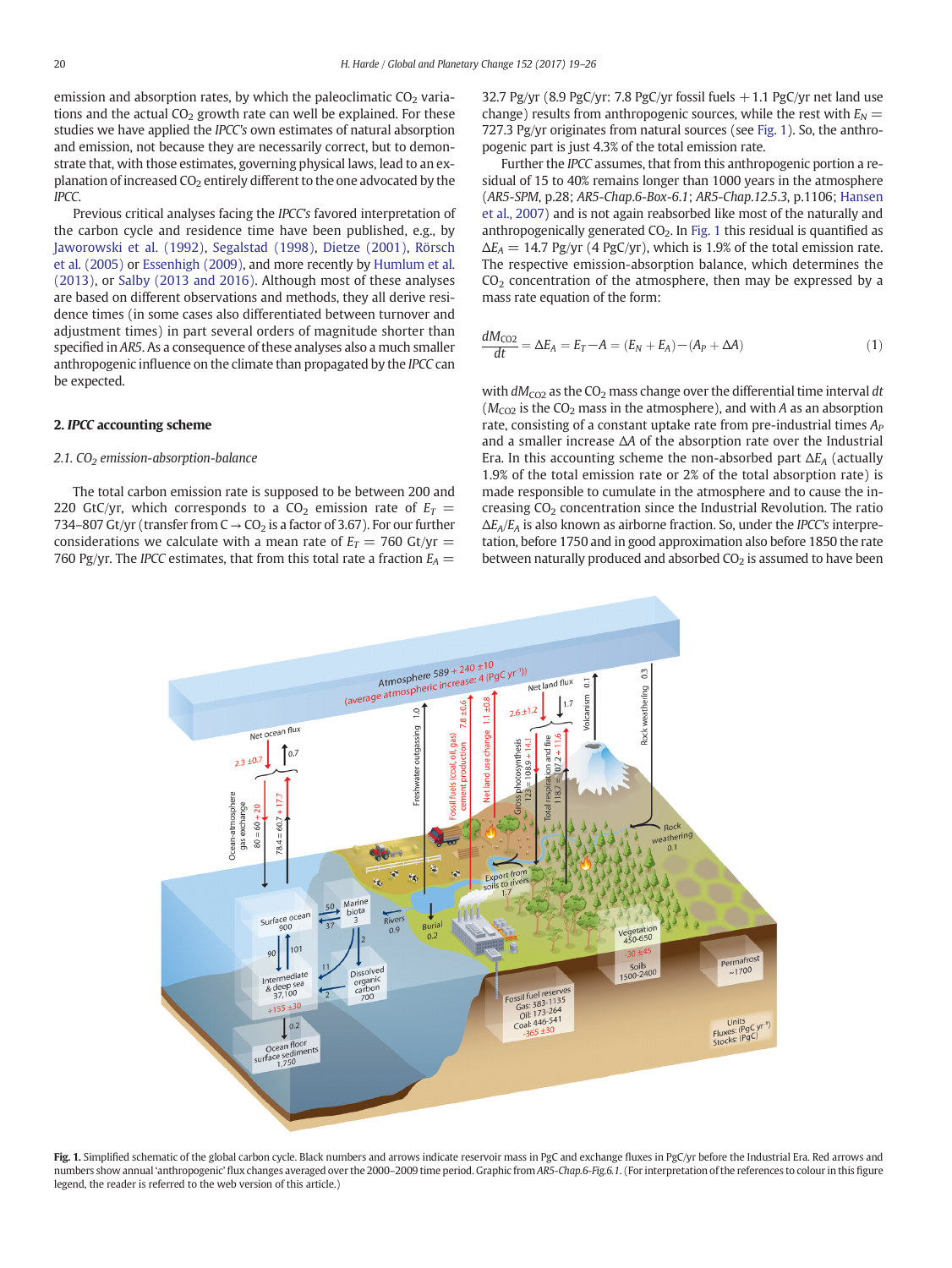<span id="page-2-0"></span>in balance, i.e. Eq. [\(1\)](#page-1-0) reduces for the pre-industrial time to

$$
\frac{dM_{\text{CO2}}}{dt} = 0 = E_N - A_P \tag{2}
$$

with  $E_N = A_P \approx 727.3 \text{ Pg/yr}$ , and for the Industrial Era, over which only the human influence is made responsible to have disturbed this balance, we get

$$
\frac{dM_{\text{CO2}}}{dt} = \Delta E_A = E_A - \Delta A. \tag{3}
$$

Eq. (3) is almost identical with the net balance for the anthropogenic emission and natural fluxes as specified in AR5-Chap.6-Box-6.4 (p. 516, Eqs. (6.1) and (6.2)). Only, unfortunately, the absorption changes ΔA over the Industrial Era are designated as "land\_carbon\_uptake  $+$  ocean\_carbon\_uptake", which can seriously be misinterpreted to represent the total absorption rate A instead of the small changes actually of about  $\Delta A = E_A - \Delta E_A$ 32.7–14.7 Pg/yr = 18 Pg/yr, representing only 2.4% of the total uptake rate.

For a compilation of the symbols and their size see Table 1.

In 1850 the mass of  $CO<sub>2</sub>$  in the atmosphere was about  $M_{CO2} = 2190$  $Gt = 2.19 \times 10^{15}$  kg = 2190 Pg, corresponding to a CO<sub>2</sub> concentration of

$$
C_{CO2} = \frac{M_{CO2}/M_{mol}(CO_2)}{M_{air}/M_{mol}(air)} = \frac{(2,190\,\text{Pg})/(44\,\text{g/mol})}{(5,135\,\text{Eg})/(28.9\,\text{g/mol})} = 280\,\text{ppm},\tag{4}
$$

where  $M_{air}$  is the total air mass with  $M_{air} = 5.135 \times 10^{18}$  kg = 5135 Eg and  $M_{mol}$  the mol mass of CO<sub>2</sub> resp. of the air. The gain due to

#### Table 1

Compilation of used symbols and their size.

| Quantity                                                                                                                                                     | Symbol                                                                                                                     | Amount                                                                         |
|--------------------------------------------------------------------------------------------------------------------------------------------------------------|----------------------------------------------------------------------------------------------------------------------------|--------------------------------------------------------------------------------|
| Mass of atmosphere<br>Mol mass of air<br>Mol number                                                                                                          | $M_{air}$<br>Mol <sub>air</sub><br>$M_{air}/Mol_{air}$                                                                     | 5135 Eg<br>$28.9$ g/mol<br>177.7 Emol                                          |
| C in atmosphere<br>1850<br>2012                                                                                                                              | $M_c$                                                                                                                      | 597 PgC<br>830 PgC                                                             |
| $CO2$ in atmosphere<br>1850<br>2012<br>Mol mass of CO <sub>2</sub><br>Mol number - 2012                                                                      | $M_{CO2} = 3.67 \times M_{C}$<br>Mol <sub>CO2</sub><br>$M_{CO2}/Mol_{CO2}$                                                 | 2190 Pg<br>3050 Pg<br>44 g/mol<br>69.3 Pmol                                    |
| C emission rate<br>Natural<br>Anthrop.<br>Total                                                                                                              | $E_N(C) - 2012$<br>$E_A(C) - 2012$<br>$E_T(C) - 2012$                                                                      | 198.2 PgC/yr<br>8.9 PgC/yr<br>207.1 PgC/yr                                     |
| CO <sub>2</sub> emission rate<br>Natural<br>Anthrop.                                                                                                         | $E_N = 3.67 \times E_N(C)$<br>$e_N - 2012$<br>$E_A - 2012$<br>$e_A - 2012$                                                 | 727.3 Pg/yr<br>$93.0$ ppm/yr<br>32.7 Pg/yr<br>4.2 ppm/yr                       |
| Total                                                                                                                                                        | $E_T - 2012$<br>$e_T - 2012$                                                                                               | 760.0 Pg/yr<br>$97.2$ ppm/yr                                                   |
| C increase per year - anthr.<br>$CO2$ increase per year - anthr<br>CO <sub>2</sub> absorption change - Industr. Era<br>$CO2$ growth rate 1850-2012<br>Actual | $\Delta E_A(C)$ – 2012<br>$\Delta E_A = 3.67 \times \Delta E_A(C)$<br>$\Delta A$<br>$\Delta e_A = \Delta C_{CO2}/\Delta t$ | 4 PgC/yr<br>14.7 Pg/yr<br>18.0 Pg/yr<br>$0.68$ ppm/yr<br>$1.88$ ppm/yr         |
| $CO2$ concentration<br>1850<br>2012<br>Temperature coef.- resid. time<br>Temperature coef - nat. emiss.<br>CO <sub>2</sub> residence time                    | $C_{CO2}(1850)$<br>$C_{C02}(2012)$<br>$\beta_{\tau}$<br>$\beta_e$<br>Τ                                                     | 280 ppm<br>390 ppm<br>$0.55$ years/ $\degree$ C<br>15.0 ppm/yr/°C<br>4.0 years |

anthropogenic emissions then can be found by integrating Eqs. [\(1\) or](#page-1-0) [\(3\):](#page-1-0)

$$
\Delta M_{\text{CO2}} = \int_{1850}^{2012} \Delta E_A \, dt. \tag{5}
$$

In 2012  $M_{CO2}$  already increased up to  $M_{CO2} = 3050$  Pg, equivalent to a concentration of  $C_{CO2}$  = 390 ppm. Therefore, the average growth rate over this period was 0.68 ppm/yr, whereas the rate that would result from a non-absorbed portion of  $\Delta E_A = 14.7$  Pg/yr (4 PgC/yr - see [Fig. 1](#page-1-0)) would be almost three times of this:

$$
\Delta e_A = \frac{\Delta C_{CO2}}{\Delta t} = \frac{\Delta E_A / M_{mol}(CO_2)}{M_{air} / M_{mol}(air)} = \frac{(14.7 \,\text{Pg/yr}) / (44 \,\text{g/mol})}{(5,135 \,\text{Eg}) / (28.9 \,\text{g/mol})}
$$
\n
$$
= 1.88 \,\text{ppm/yr}.
$$
\n(6)

#### 2.2.  $CO<sub>2</sub>$  residence time in the atmosphere

The rate equations in [Subsection 2.1](#page-1-0) describing the  $CO<sub>2</sub>$  fluxes into and from the atmosphere go along with the principal question, how long  $CO<sub>2</sub>$  will stay in the atmosphere before it is re-absorbed, and how long it takes after some perturbation, till a new concentration equilibrium or the old concentration has adjusted. In this context the IPCC speaks about "Multiple Residence Times for an Excess of Carbon Dioxide Emitted in the Atmosphere", and in AR5-Chap.6-Box-6.1, p. 472, we can read: "On an average,  $CO<sub>2</sub>$  molecules are exchanged between the atmosphere and the Earth surface every few years. This fast  $CO<sub>2</sub>$  cycling through the atmosphere is coupled to a slower cycling of carbon through land vegetation, litter and soils and the upper ocean (decades to centuries); deeper soils and the deep sea (centuries to millennia); and geological reservoirs, such as deep-sea carbonate sediments and the upper mantle (up to millions of years) as explained in Section 6.1.1.1.".

So, the idea is that due to the coupling of these cycles also the uptake of  $CO<sub>2</sub>$  from the atmosphere is determined and limited by the slower processes. However, this will only be the case, when in the chain of these cycles all pre-connected faster responding reservoirs are already strongly saturated and have no further buffer capacity.

For the pre-industrial period, for which the system is assumed to be in quasi equilibrium, a quite reliable estimate of the average residence time or lifetime  $\tau_P$  can be derived from the simple relation, that under steady state (Eq. (2)) the emission or absorption rate times the average residence time gives the total  $CO<sub>2</sub>$  amount in the atmosphere, equivalent to a pool with constant inflow and drain. So, with  $M_{CO2}(1850)$  = 2190 Pg and  $A_P = E_N = 727.3$  Pg/yr we find a residence time, also called turnover time, of:

$$
\tau_P = \frac{M_{\text{CO2}}}{A_P} = 3.0 \text{ yr},\tag{7}
$$

where the slower carbon cycles through land vegetation up to the deepsea sedimentation are also in equilibrium and are considered as small constant fluxes from one reservoir to another.

Over the Industrial Era the IPCC emanates from an excess of  $CO<sub>2</sub>$ emitted in the atmosphere as expressed by Eqs. [\(1\) or \(3\).](#page-1-0) Nevertheless, more than 98 % of the total actual emission per year can be characterized by a residence time

$$
\tau_A = \frac{M_{\text{CO2}}(2012)}{A} = \frac{M_{\text{CO2}}(2012)}{E_T - \Delta E_A} = 4.1 \text{ yr},\tag{8}
$$

which is larger than at pre-industrial times due to the meanwhile increased CO<sub>2</sub> level with  $M_{CO2}(2012) = 3050$  Pg, this despite the slightly larger absorption rate with  $A = E_T - \Delta E_A = 745.3$  Pg/yr. The rate A already represents the sum of the different  $CO<sub>2</sub>$  absorption channels like plant photosynthesis with about 451 Pg/yr (123 PgC/yr) and oceanatmosphere gas exchange with 294 Pg/yr (80 PgC/yr). These estimates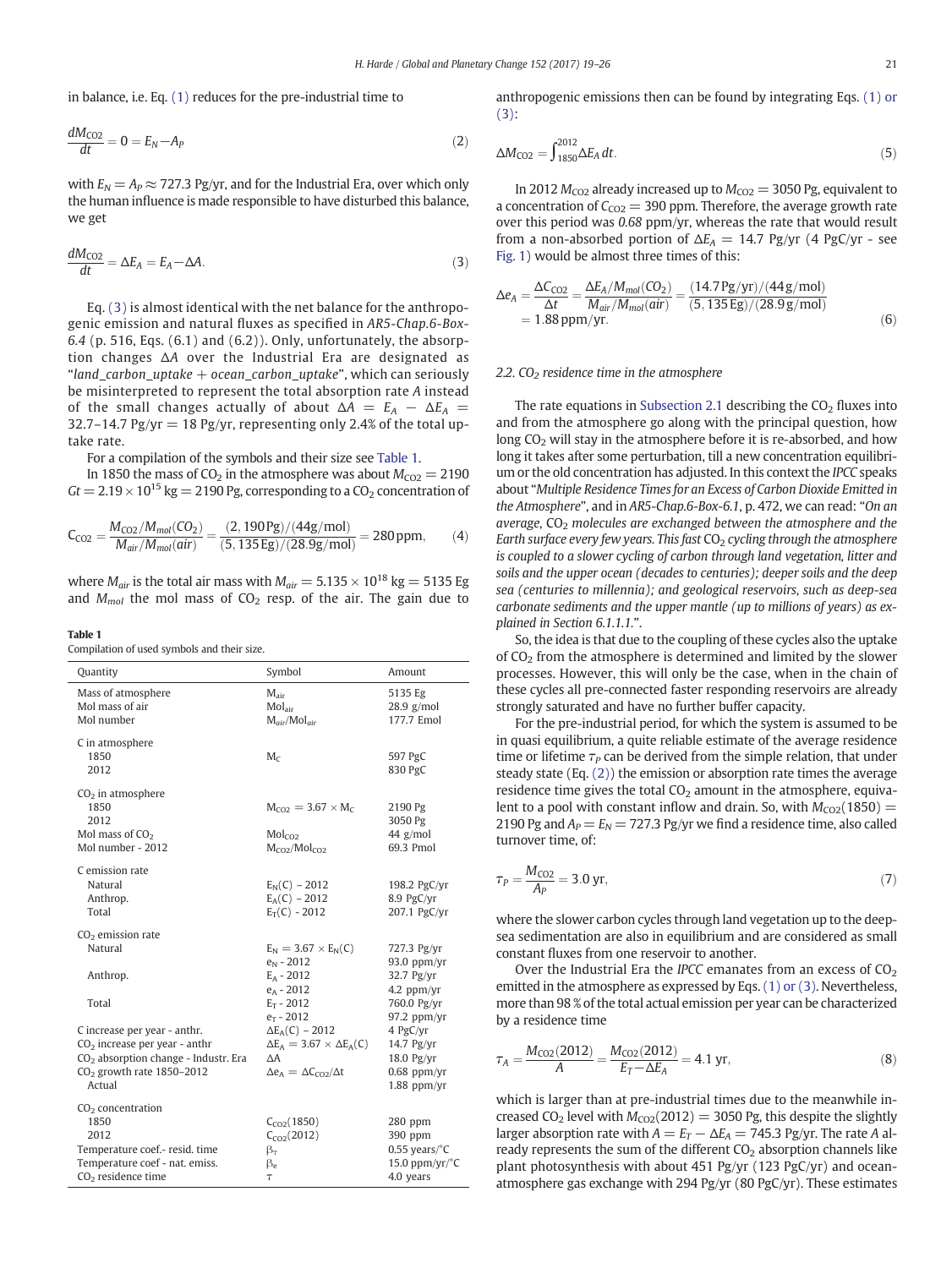<span id="page-3-0"></span>of  $\tau_P$  and  $\tau_A$  rely upon the IPCC's estimates of A during and even before the industrial era (see [Fig. 1](#page-1-0)).

So, this result is obviously in good agreement with the IPCC's understanding, that 'on an average,  $CO<sub>2</sub>$  molecules are exchanged between the atmosphere and the Earth's surface every few years' (turnover time).

For the remaining 1.9%, which are not re-absorbed, the IPCC assumes that they cumulate in the atmosphere and "The removal of all the human-emitted  $CO<sub>2</sub>$  from the atmosphere by natural processes will take a few hundred thousand years (high confidence)" (see AR5- Chap.6-Executive-Summary and Box-6.1). Different to the turnover time this is often called the adjustment time.

So, obviously the IPCC presupposes, that not only the buffer capabilities of the faster but also the slower reservoirs through land vegetation, litter, soils and the upper ocean (decades to centuries) as well as those of the deeper soils and the deep sea (centuries to millennia) are already completely exhausted.

This interpretation is somewhat surprising, since over the last 160 years the absorption rate meanwhile increased from the preindustrial rate  $A_p$  by the additional amount  $\Delta A = 18 \text{ Pg/yr}$ , which is an increase in the absorption of 2.4%. When any further anthropogenic emissions could be switched off (i.e.  $E_A = 0$ ), a scenario always discussed by the IPCC in context with the adjustment of the atmosphere to pre-industrial times, from Eq. [\(1\)](#page-1-0) it follows for  $E_N = A_P$  that it would take not more than

$$
\tau_{\text{adjust}} = \frac{M_{\text{CO2}}(2012) - M_{\text{CO2}}(1850)}{\Delta A} = \frac{3,050 - 2,190 \,\text{Pg}}{18 \,\text{Pg/yr}} = 47.8 \,\text{yr} \tag{9}
$$

to remove the additionally accumulated  $CO<sub>2</sub>$  from the atmosphere and, thus, to adjust to a new equilibrium. A similar value of 55 years has been deduced by [Dietze \(2001\)](#page-7-0) from his "waterbox-model". This adjustment time is at least more than three times faster than it took to build up this additional concentration. Even when the removal would slightly slow down with decreasing  $CO<sub>2</sub>$  concentration, this adjustment is orders of magnitude faster than assumed by the IPCC.

So, obviously the uptake rates by the oceans and plants, as compiled in [Fig. 1,](#page-1-0) by no means are saturated, but just the opposite can be expected. On the one hand the exchange flux between the atmosphere and the ocean surface - driven by the partial  $CO<sub>2</sub>$  pressure difference between the air and the sea (see also Henry's law) - is even increasing; on the other hand also the plant growth and, thereby, autotrophic processes, converting atmospheric  $CO<sub>2</sub>$  together with water to higher organic molecules, are rising with a higher  $CO<sub>2</sub>$  concentration in the atmosphere (see also [Keenan et al., 2016\)](#page-7-0). As long as these fast uptake processes are not completely saturated, it cannot be expected that the slower carbon cycles determined by land vegetation or deep-sea sedimentation can significantly influence the  $CO<sub>2</sub>$  residence time.

A clear indication that the faster uptake processes still have enough absorption capabilities, is also the exponential removal of the  $^{14}C$  isotope from the atmosphere, which after the stop of the nuclear tests in 1963 disappears much faster than within one decade (see, e.g., [Sundquist, 1985; Segalstad, 1998; Salby, 2016\)](#page-7-0).

So in summary, the preceding accounting scheme brings up some general questions:

- Can it really be expected, that the pre-industrial absorption rate essentially was a constant and did not change with  $CO<sub>2</sub>$  concentration, humidity or temperature in the atmosphere over the whole Industrial Era or even larger periods of the Holocene?
- How could the Earth-Atmosphere-System respond to larger paleoclimatic  $CO<sub>2</sub>$  changes and still can react on actual natural variations, e.g., caused by volcanic activities, when the primary carbon reservoirs (ocean and land uptake) are coming so quickly to saturation?
- Why did the guessed absorption rate meanwhile increase by 2.5% and is about 18 Pg/yr larger than 1850, although the absorption is assumed to be largely independent of concentration and temperature changes?
- How is this absorption change over the Industrial Era connected to anthropogenic emissions or is it even stimulated by these emissions?
- Why should not the absorption rate change by further 2.5% or even more over the next hundred years and, therefore, at least partially compensate for additional emissions within the next years?
- How scientists know, that from an anthropogenic emission about half is removed within a few decades, but about  $15-40\%$  of the  $CO<sub>2</sub>$  is still found in the atmosphere after 1000 years (see AR5-Chap.12.5.3; [Hansen et al., 2007\)](#page-7-0), when more than 98 % of the atmospheric  $CO<sub>2</sub>$  is exchanged within 4 years and due to Eq. (9) the cumulating 2% could also be absorbed within about 50 years?

#### 3. Alternative accounting scheme

#### 3.1. Balance equation and  $CO<sub>2</sub>$  residence time

As already outlined in the preceding Section changes of  $CO<sub>2</sub>$  in the atmosphere on the one hand depend on the total emission rate  $E_T$  of  $CO<sub>2</sub>$  into the atmosphere and on the other hand on the re-absorption by plants or by the uptake in water. Since natural cycles like unsaturated absorption or decay processes are always characterized by an exponential relation (see, e.g., Lambert-Beer's law, scattering and decay processes), different to Eq. [\(1\)](#page-1-0) here we assume an absorption rate, which naturally scales with the actual  $CO<sub>2</sub>$  concentration. The more  $CO<sub>2</sub>$  molecules are available, the more they can be absorbed. Then we can express respective changes in the atmospheric  $CO<sub>2</sub>$  mass flux by a rate equation of the form:

$$
\frac{dM_{\text{CO2}}}{dt} = E_T - \alpha \cdot M_{\text{CO2}} = E_T - \frac{1}{\tau} M_{\text{CO2}} \tag{10}
$$

where  $M_{CO2}$  again represents the CO<sub>2</sub> mass in the atmosphere,  $\alpha = 1/\tau$ the absorption efficiency and  $\tau$  the average lifetime or residence time (decline to  $1/e$ ) of  $CO<sub>2</sub>$  in the atmosphere before it is re-absorbed. This approach is well justified by the observation of an exponential decay of <sup>14</sup>C in the atmosphere [\(Essenhigh, 2009; Salby, 2016](#page-7-0)). It is also in qualitative agreement with the IPCC's interpretation, that 60–85% of the additional emissions can still be absorbed by the sinks, which at least since 1958 approximately followed the atmospheric rate of increase (see AR5-WG1-Chap.6-Executive-Summary). In the case of a fractional saturation of one of the reservoirs a delayed uptake of  $CO<sub>2</sub>$  is directly expressed by a smaller absorption efficiency, respectively a larger residence time and manifests itself in a larger  $CO<sub>2</sub>$  amount in the atmosphere. So, different to the IPCC's approach, which uses one of the most speculative parameters, the adjustment time with values varying from 50 up to 100,000 years, in this concept such parameter has no longer any meaning but merges into a consistent residence time.

Eq. (10) can also be expressed for the  $CO<sub>2</sub>$  concentration  $C<sub>CO2</sub>$  as:

$$
\frac{dC_{CO2}}{dt} = e_T - \alpha \cdot C_{CO2} = (e_N + e_A) - \frac{1}{\tau} C_{CO2}
$$
\n(11)

where  $C_{CO2}$  = 390 ppm corresponds to  $M_{CO2}$  = 3050 Pg,  $e_T$  = 97.2 ppm/yr to  $E_T = 760$  Pg/yr and  $\Delta e_A = \Delta C_{CO2}/\Delta t = 1.88$  ppm/yr to  $\Delta E_A = \Delta M_{\text{CO2}}/\Delta t = 14.7 \text{ pg/yr}$ . Identical to the total emission rate for the mass fluxes also the rates for the concentration fluxes consist of 95.7% natural emissions with  $e_N = 93$  ppm/yr and 4.3% anthropogenic emissions with  $e_A = 4.2$  ppm/yr.

Supposing the same natural emissions in 1850 like presently ( $e_N$  = 93 ppm/yr - IPCC approach) and inserting a  $CO<sub>2</sub>$  concentration of  $C<sub>CO2</sub>(1850) = 280$  ppm in Eq. (11), we find for pre-industrial times and under equilibrium conditions a residence time identical to Eq. [\(7\)](#page-2-0) of:

$$
\tau_P = \frac{C_{\text{CO2}}(1850)}{e_N} = 3.0 \,\text{yr}.\tag{12}
$$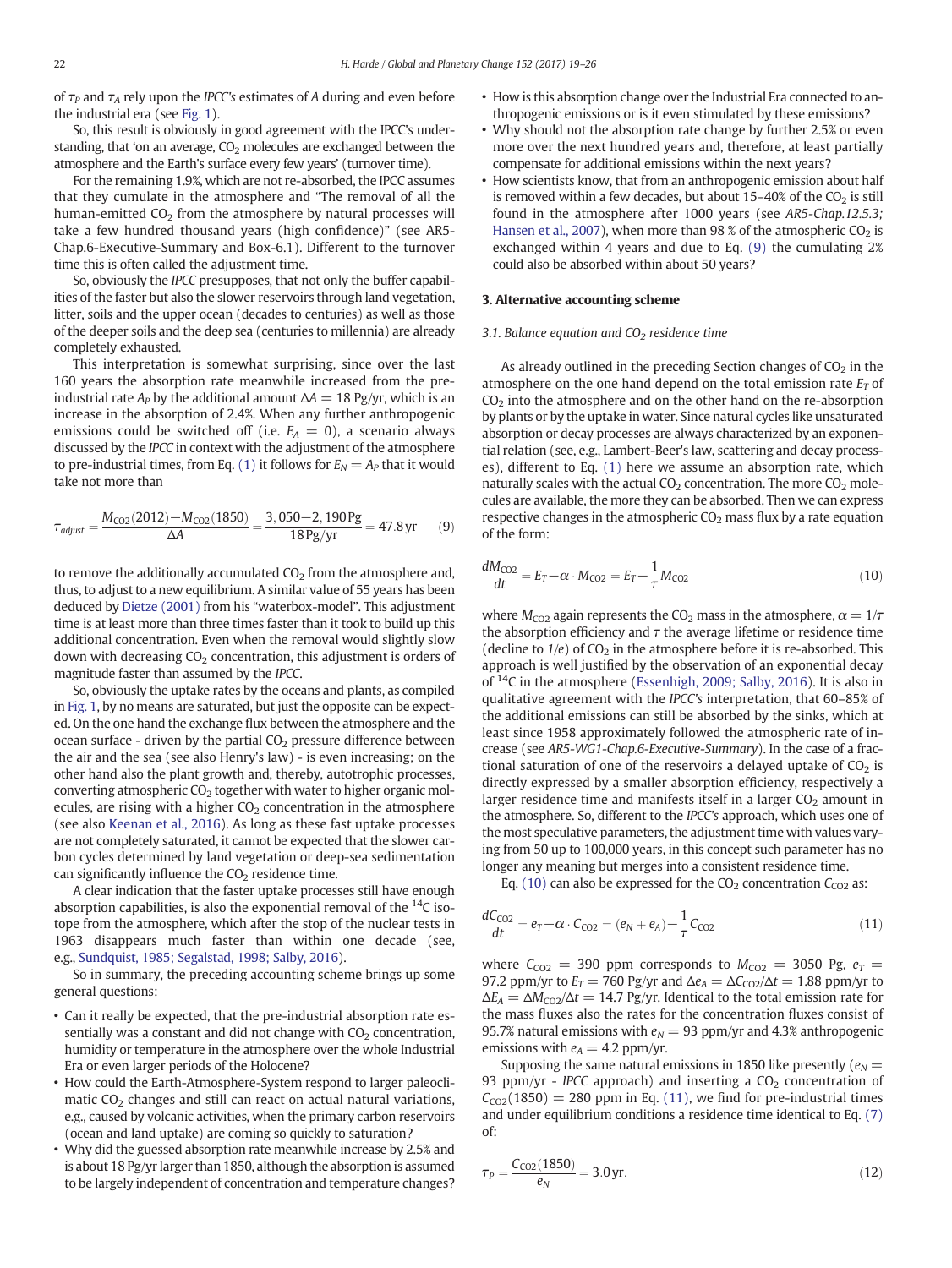<span id="page-4-0"></span>whereas with an actual total emission rate  $e_T = 97.2$  ppm/yr and a concentration  $C_{CO2}$  = 390 ppm we get a lifetime, representing the natural and anthropogenic absorptions, of:

$$
\tau_T = \frac{C_{\text{CO2}}(2012)}{e_T} = 4.0 \,\text{yr}.\tag{13}
$$

 $\tau$  is slightly shorter than derived from Eq. [\(8\),](#page-2-0) but would be the same for the non-equilibrium state, when inserting on the left side of Eq. [\(11\)](#page-3-0)  $dC_{CO2}/dt = \Delta e_A$ .

A residence time of 4 years is in close agreement with different other independent approaches for this quantity. So, investigations based on natural <sup>14</sup>C, on bomb <sup>14</sup>C, on the <sup>13</sup>C/<sup>12</sup>C mass balance, on <sup>222</sup>Ra, on the Suess Effect, or on solubility data on average give a value of about 5 years (for a compilation of different methods see: [Sundquist, 1985;](#page-7-0) [Segalstad, 1998](#page-7-0); for an analysis using the rate equation see also: [Essenhigh, 2009\)](#page-7-0).

Since all known uptake processes do not distinguish between naturally or anthropogenically emitted  $CO<sub>2</sub>$  molecules, both kinds in average can only survive 4 years in the atmosphere, before they are again absorbed. Also, when two or more different absorption processes with a fast absorption rate  $\alpha_F$  and slower rates  $\alpha_{S1}$ ,  $\alpha_{S2}$ , etc. are present, the total rate  $\alpha$  as the sum of all is always larger than  $\alpha_F$  and the resulting residence time is always shorter than the shortest lifetime  $\tau_F$ . So, as long as the faster absorption channels are not completely saturated and the total emission rate is not several orders of magnitude smaller than the numbers given in [Fig. 1](#page-1-0) (see also [Riebeek, 2011](#page-7-0)), from this simple rate equation it already follows that a  $CO<sub>2</sub>$  lifetime of 1000 years or more, seems completely impossible.

For emission rates essentially constant over times large compared to  $\tau$  the general solution of Eq. [\(11\)](#page-3-0) is:

$$
C_{CO2}(t) = C_0 e^{-t/\tau} + (e_N + e_A) \cdot \tau \cdot (1 - e^{-t/\tau})
$$
\n(14)

with  $C_0$  as the initial concentration at a reference time  $t = 0$ .

From this equation it is also clear, that for a constant total emission rate  $e_T = e_N + e_A$  the CO<sub>2</sub> concentration should come to equilibrium within less than one decade. Then the natural emissions will contribute to a concentration of  $C_{CO2,N} = e_N \cdot \tau_T = 373$  ppm and the actual anthropogenic emissions deliver an additional fraction of  $C_{CO2,A} = e_A \cdot \tau_T =$ 17 ppm. Different to [Section 2,](#page-1-0) as long as no significant saturation in the uptake rate can be observed, even over a period of 1000 years a constant anthropogenic emission rate of  $e_A = 4.2$  ppm/yr could not further accumulate and increase the total concentration in the atmosphere.

#### 3.2. Linear temperature dependence of emission and absorption

With this accounting method, however, it comes up the question, how the increasing concentration - actually 1.88 ppm/yr or over the last 160 years in average 0.7 ppm/yr - could climb up from 280 ppm to 390 ppm. When the anthropogenic emission rate of  $e_A$  = 4.2 ppm/yr only contributes to a concentration increase over the Industrial Era of 17 ppm, the additional growth of 93 ppm obviously must result from declining natural absorptions and/or increasing natural emissions. With respect to Eq. (14) this may be expressed by an increased residence time  $\tau$  and/or further native emissions  $e_N$  over this period.

Eq. (13) and almost equivalently Eq. [\(8\)](#page-2-0) already exclusively trace this increase of 93 ppm back to an ascending lifetime (for Eq. [\(8\)](#page-2-0) turnover time) of 1 year over the Industrial Era, this in agreement with the IPCC's assumption of a constant natural emission rate. But different to the IPCC, which assumes a rapidly saturating absorption, caused by the additional anthropogenic emissions, it appears much more plausible, that the increased lifetime finds its natural explanation in a temperature controlled uptake rate (see also [Essenhigh, 2009\)](#page-7-0). A saturating absorption, which more and more would become independent of the actual  $CO<sub>2</sub>$  concentration (different to Eq. [\(11\)\)](#page-3-0), is in contradiction to the observed 14C decay and also the reported absorption increase, which follows the atmospheric emission rate (see AR5-WG1-Chap.6-Executive-Summary).

Since the solubility of  $CO<sub>2</sub>$  in the oceans roughly scales inversely proportional with the temperature and also variations of the land sinks with temperature are expected [\(Keenan et al., 2016\)](#page-7-0), as an approximation over some smaller interval we consider a linear dependence of the form:

$$
\tau = \tau_0 + \beta_\tau \cdot (T_E - T_0) = \tau_0 + \beta_\tau \cdot \Delta T_E \tag{15}
$$

with  $\tau_0$  as the lifetime at temperature  $T_0$  and  $\beta_\tau$  as the respective temperature coefficient. With  $\tau - \tau_0 = \tau_T - \tau_P = 1$  year (see Eqs. [\(12\)](#page-3-0) [and \(13\)](#page-3-0)) and  $\Delta T_E = T_E(2012) - T_E(1850) = 0.9$  °C we deduce an average temperature dependence over the whole Industrial Era of  $\beta$ <sub>7</sub> = 1.1 years/°C.

From paleoclimatic investigations (see, e.g.: [Petit et al., 1999;](#page-7-0) [Monnin et al., 2001; Caillon et al., 2003](#page-7-0); [Torn and Harte, 2006\)](#page-7-0) and also from actual studies [\(Humlum et al., 2013; Salby, 2013; Salby,](#page-7-0) [2016](#page-7-0)) we know, that the natural emission rate - in agreement with typical biological and chemical processes - is also directly and indirectly controlled by the surface temperature  $T_E$ . Therefore, considering additional changes in  $e_N$ , which over smaller intervals are also assumed to scale proportional to variations in the temperature, with these impacts included, Eq. (14) takes the form:

$$
C_{CO2}(t>>\tau, T_E, T_0) = (e_N(T_E) + e_A)) \cdot \tau(T_E)
$$
  
= 
$$
(e_{N0} + e_A + \beta_e \cdot \Delta T_E)
$$
  

$$
\cdot(\tau_0 + \beta_\tau \cdot \Delta T_E).
$$
 (16)

with  $e_{N0}$  as the natural emission rate at  $T_0$  and  $\beta_e$  as the temperature coefficient of the emission rate. Due to the twofold temperature dependence the concentration increases quadratically with  $\Delta T_E = T_E - T_0$ .

An obvious indication for the direct variation of the  $CO<sub>2</sub>$  emission and uptake rates is the time series of  $CO<sub>2</sub>$  at Mauna Loa since 1958 (see Fig. 2, [Keeling et al., 2005](#page-7-0); AR5-Chap.6-Fig.6.3, p. 476). Both, absorption and emission are varying over the seasons with the solar activity and, thus, with temperature and can be observed as a "sawtooth" curve. The  $CO<sub>2</sub>$  uptake by photosynthesis predominantly occurs during the growing season, whereas  $CO<sub>2</sub>$  release by heterotrophic processes is more dominant over the other seasons. The greater land mass in the Northern Hemisphere then imparts this characteristic sawtooth-cycle, which can be observed on top of the slowly increasing average concentration, caused by the dominating temperature dependent natural processes and the much smaller anthropogenic contributions.

With a temperature dependent native emission rate, i.e.  $\beta_e > 0$ , it is clear that Eq. (16) can only be satisfied over the whole Industrial Era for a smaller rate  $e_{N0}$  at pre-industrial times (the most uncertain



Fig. 2. Time series of the  $CO_2$  concentration on Mauna Loa, Hawaii. Data downloaded from <https://www.esrl.noaa.gov/gmd/ccgg/trends/data.html>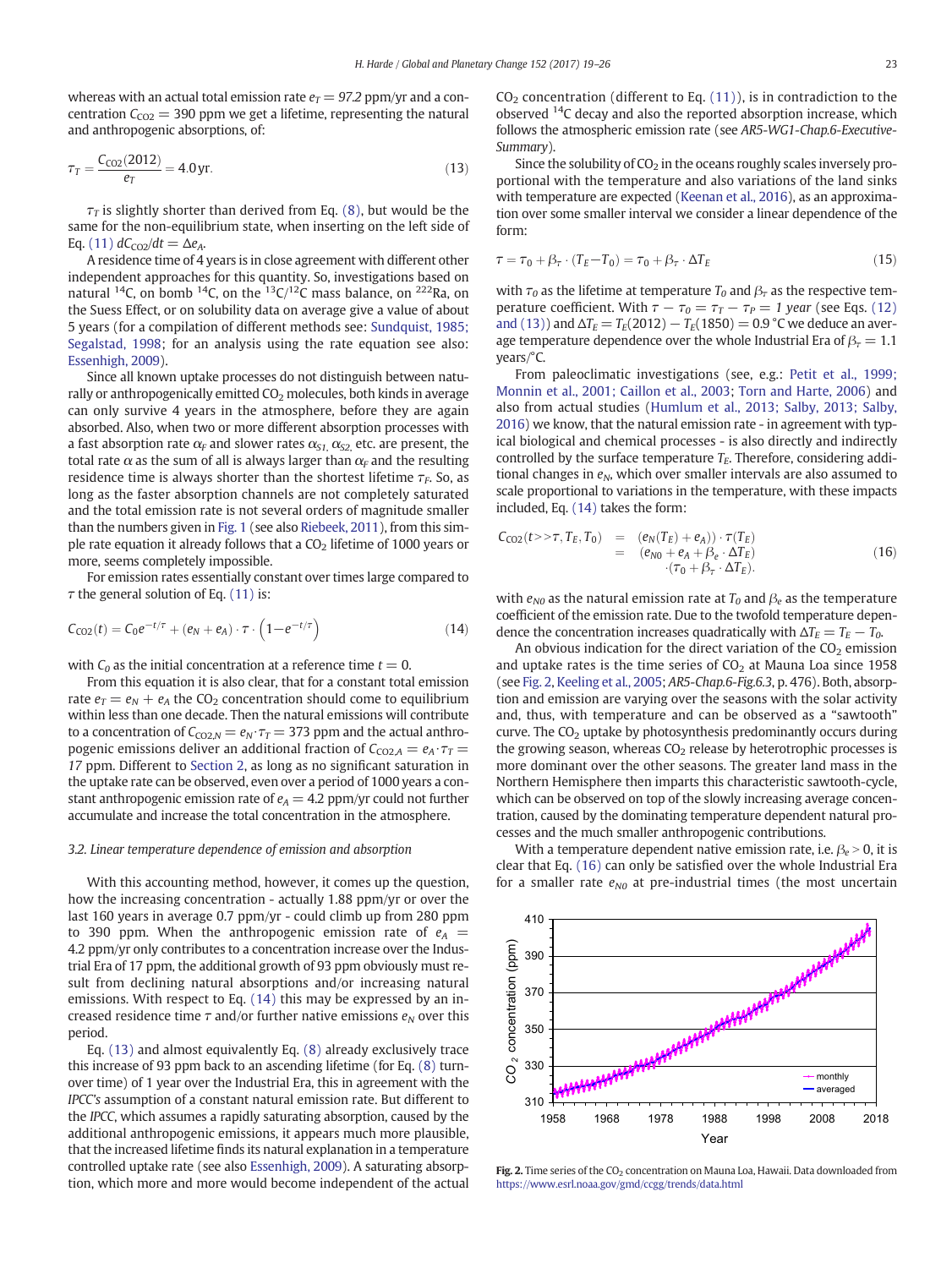<span id="page-5-0"></span>parameter of the guessed IPCC rates) than present (93 ppm/yr) and for  $\beta$ <sub>7</sub> < 1.1 years/°C. So, choosing  $e_{N0}$  = 80 ppm/yr and only half of the temperature sensitivity for  $\tau$  with  $\beta_{\tau} = 0.55$  years/°C, but an increased residence time at 1850 with  $\tau_0 = 3.5$  years ( $e_{N0} \cdot \tau_0$  then gives again  $C_{CO2}(1850) = 280$  ppm), we deduce a temperature dependence for  $e_N$ of  $\beta_e = 15$  ppm/yr/°C.

Of course, these parameters exactly reproduce the concentrations at 1850 and 2012. But also the measurements as well as the slightly nonlinear progression from 1960 to 2015, as represented by a smoothed Mauna Loa curve, can well be reconstructed by Eq. [\(16\)](#page-4-0). So, in 1960, e.g., with a temperature increase since 1850 of  $\Delta T_E = 0.3$  °C and an anthropogenic emission rate of  $e_A = 1.4$  ppm/yr (one third of the actual rate) we calculate a concentration of  $C_{CO2}(1960) = 315$  ppm, or in 2000 with an increase  $\Delta T_E = 0.74$  °C and  $e_A = 3.0$  ppm/yr a concentration  $C_{CO2}(2000) = 368$  ppm, both in full agreement with [Fig. 2.](#page-4-0)

Nevertheless, it should be noticed, that as long as the natural and anthropogenic emission rates and at least one of the temperature coefficients are not more accurately known, we cannot really distinguish, what are the individual temperature induced contributions of the natural emission and the absorption. Only their product can quite well be determined with their quadratic influence on the  $CO<sub>2</sub>$  concentration. It can also be shown that this product has a close relation to similar studies of [Salby \(2012\)](#page-7-0), p. 253.

Based on our considerations the actual contribution of anthropogenic emissions in the atmosphere with 17 ppm then causes not more than 15 % to the  $CO<sub>2</sub>$  increase of 110 ppm over the Industrial Era.

A detailed analysis of the sawtooth curve, and independently cross-correlation investigations of thermally induced emission, indicate that the actual absorption time may be significantly shorter than the absorption time of 4 years adopted from IPCC values, as short as only 8–9 months (for details see [Salby, 2016](#page-7-0)). Again this indicates a non-saturated and even faster absorption than results from Eqs. [\(8\) or](#page-2-0) [\(13\)](#page-2-0) with the IPCC's estimates of natural emission and absorption [\(Fig. 1](#page-1-0)). With an absorption time of only 8 months and an anthropogenic emission rate of  $e_A = 4.2$  ppm/yr (IPCC value), the man-made fraction of  $CO<sub>2</sub>$  in the atmosphere would decline from 4.3% to 0.7%, which is not more than 2.8 ppm of the actual  $CO<sub>2</sub>$  concentration. With respect to the 110 ppm increase over the Industrial Era, the values would then give an anthropogenic fraction of only 2.5%.

#### 3.3. Generalized temperature response of the  $CO<sub>2</sub>$  concentration

Comparing the derived temperature response with paleoclimatic data over the last 400,000 years [\(Petit et al., 1999\)](#page-7-0) or even over 800,000 years [\(Jouzel et al., 2007\)](#page-7-0), we see that  $CO<sub>2</sub>$  variations of about 100 ppm between glacial and interglacial periods typically go along with temperature changes of about 8 °C, whereas our preceding estimates already gave a 110 ppm increase at a temperature boost of only 0.9 °C. So, on first glance some larger discrepancy and doubts are coming up that a temperature dependent emission and absorption rate could also explain the increasing  $CO<sub>2</sub>$  concentrations over ancient as well as over recent years.

Within smaller temperature intervals indeed we can assert, that the emission rate  $e_N$  as well as the residence time  $\tau$  can well be approximated to change linearly with the temperature, which together already contribute to a slightly quadratic increase. For larger intervals as they are observed from glacial up to present times, however, a stronger nonlinear response of the  $CO<sub>2</sub>$  concentration is expected. This can be seen when directly plotting the  $CO<sub>2</sub>$  concentration as a function of temperature (see Fig. 3).

The total concentration  $C_{CO2,T}$  as found from measurements is shown as red squares. Data derived from ice core proxies are indicated with estimated error bars, direct atmospheric measurements without bars due to the higher accuracy. Also the proxy data proceed quite smooth, but it should be noticed that their absolute values are by far not so accurately known as those from direct air samples because of distortion and



Fig. 3. Total atmospheric CO<sub>2</sub> concentration  $C_{CO2,T}$  (red squares) and natural fraction  $C_{CO2,N}$ (blue triangles) with exponential fit (blue line) as a function of the Earth's temperature. (For interpretation of the references to colour in this figure legend, the reader is referred to the web version of this article.)

diffusion errors with these proxies. So, in average ice core data show about 20–30 ppm lower concentrations than derived, e.g., from fossil stomata analyses (see e.g. [Wagner et al., 2004\)](#page-7-0). In addition, they integrate over much longer time intervals than other techniques and, therefore, create the impression of predominantly stable  $CO<sub>2</sub>$  levels over longer eras. In contrast to this, studies of plant stomata, which can resolve quite well shorter climatic variations of one or a few centuries, show larger climate changes over the whole Holocene and at the same time indicate a close correlation between temperature and  $CO<sub>2</sub>$  (see, e.g., [Wagner et al., 2002; Wagner et al., 2004; Kouwenberg et al.,](#page-7-0) [2005; García-Amorena et al., 2008](#page-7-0)). Nevertheless, such ice core records allow an acceptable reconstruction of the general trend between temperature and  $CO<sub>2</sub>$  level, and this with the advantage to cover a period of almost one million years.

According to Eqs. [\(14\) or \(16\)](#page-4-0) the natural contribution (blue triangles in Fig. 3) is derived by subtracting the temperature independent slightly increasing anthropogenic portion over the period 1850–2012.

For quasi equilibrium conditions (at times much larger than  $\tau$ ) we can approximate the naturally generated fraction  $C_{CO2,N}$  by an exponential of the form:

$$
C_{\text{CO2},N}(t>>\tau,T_E)=e_N(T_E)\cdot\tau(T_E)=C_{\text{CO2},G}+\chi\cdot\left(e^{\gamma(T_E-T_G)}-1\right). \tag{17}
$$

where  $C_{CO2,G}$  and  $T_G$  are the concentration and temperature at glacial times. With  $C_{CO2,G} = 200$  ppm and  $T_G = 8$  °C (about 8 °C lower than pres-ent - see [Petit et al., 1999](#page-7-0)) a fit based on Eq. (17) with fit parameters  $\chi$  = 0.2 ppm and  $\gamma = 0.845 \degree C^{-1}$  shows excellent agreement (blue line) with the observations.

This agreement illustrates that, for plausible temperature dependence, long term changes of  $CO<sub>2</sub>$  can be well accounted for by changes of natural emission and absorption. Since it is not clear if and how strong the paleoclimatic data are still superimposed by non-surface-temperature induced emissions like volcanic eruptions, it might be that  $C_{CO2,G}$ still has to be corrected to lower values. Nevertheless, also with a significantly smaller glacial concentration, e.g.,  $C_{CO2,G}$  = 80 ppm, the observed data from 1850 to present can be well explained with the adopted temperature dependence of emission and absorption, only using modified parameters ( $\chi$  = 10.1 ppm,  $\gamma$  = 0.424 °C<sup>-1</sup>).

In this context it should be noticed that our approach with Eq. (17) again describes the product of two temperature dependent quantities but does not distinguish between their individual contributions.

So, all in all the temperature response of  $C_{CO2,N}$  can be characterized by a soft, slow increase at lower temperatures up to about 14 °C, while at higher temperatures, similar to a threshold process, it passes over to a steeper incline. On the one hand this may be explained by a further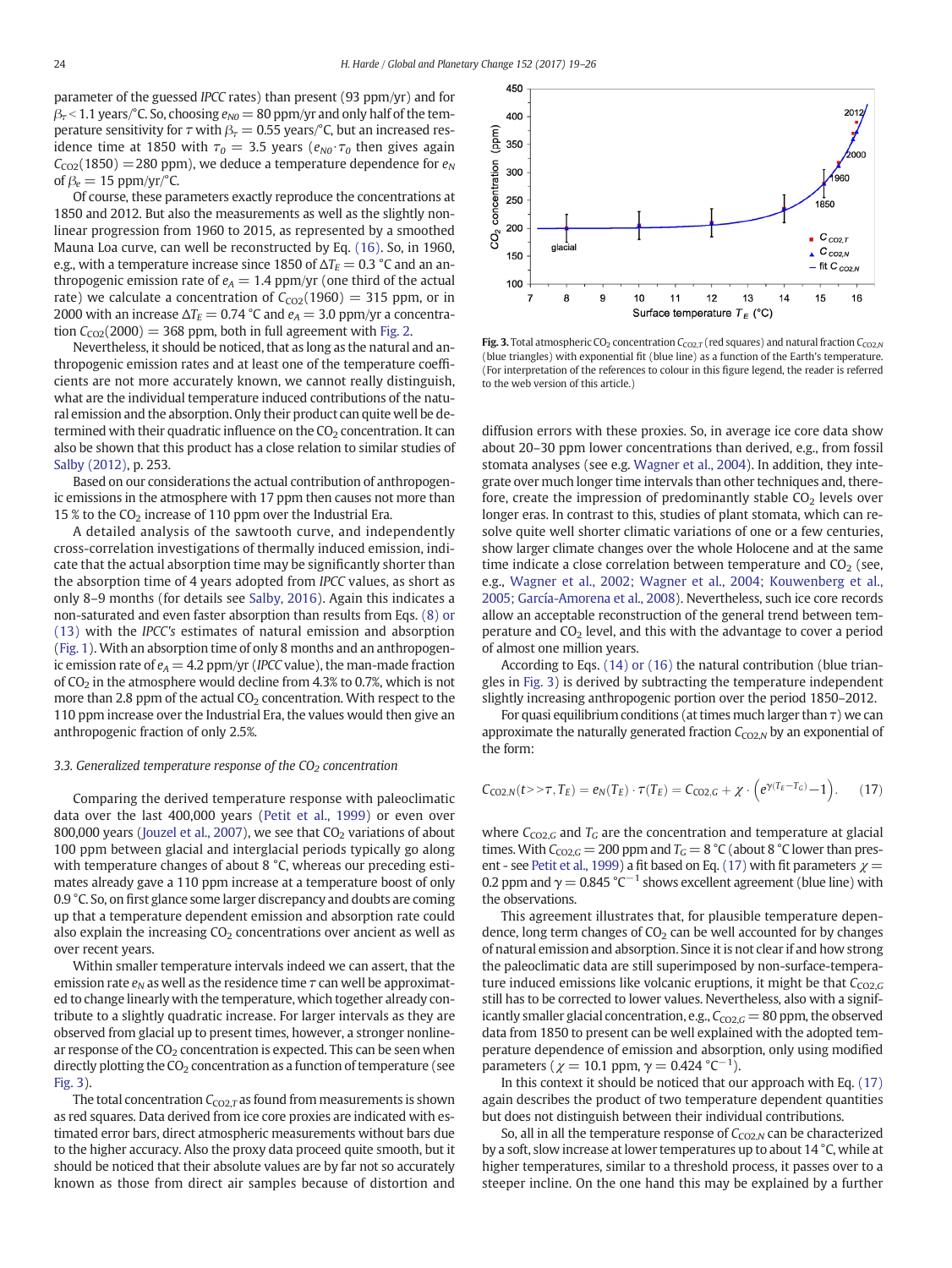<span id="page-6-0"></span>rising degassing of the oceans together with an activated vegetation and faster growing decomposition. All this contributes to increasing emissions of  $CO<sub>2</sub>$  and is even accelerated by a faster plant growth at higher  $CO<sub>2</sub>$  concentrations. On the other hand it can be forced by an increasing residence time with reduced solubility of  $CO<sub>2</sub>$  in oceans (T-dependence of Henry's law constant). Altogether this results in a nearly exponential increase with temperature.

Over smaller intervals Eq. [\(17\)](#page-5-0) can be approximated by the slope at temperature  $T_E$  with

$$
\Delta C_{\text{CO2},N}^{eq} \Big|_{T_E} = \chi \cdot \gamma \cdot e^{\gamma (T_E - T_G)} \Delta T_E, \tag{18}
$$

and together with the anthropogenic contribution this reproduces the concentration changes over smaller intervals as observed between 1960 and 2000 (Mauna Loa curve) or the increase over the Industrial Era in good agreement with Eq. [\(16\)](#page-4-0).

The preceding considerations show, that the quantitative relation between  $CO<sub>2</sub>$  variations and the temperature can significantly differ between paleoclimatic and actual studies. However, both cases can be traced back to Eq. [\(14\),](#page-4-0) which is the direct consequence of mass conservation, and to the enlargement that the dependence of emission and absorption (in our description the natural emission rate and the residence time) both are assumed to vary with temperature. With this extension the steep increase of atmospheric  $CO<sub>2</sub>$  over recent years can well be explained in full agreement with all observations and natural causalities.

Our alternative accounting scheme does not need any postulate of saturated reservoirs (land and ocean sinks), which could not absorb more than 55 % of the anthropogenic emissions, while 45% would be accumulated in the atmosphere and, therefore, should contribute to the fast increase (see AR5-WG1-Chap.6, p. 467). Different to the IPCC's estimates our own considerations only show an anthropogenic contribution to  $CO<sub>2</sub>$  in the atmosphere of 17 ppm, i.e. 4.3%, which causes a fraction of 15% to the increase of 110 ppm over the Industrial Era. The other 85% are explained due to the temperature dependence of the native emission rate and the residence time, the latter with an actual value of 4 years.

#### 4. Conclusions

Climate scientists assume that a disturbed carbon cycle, which has come out of balance by the increasing anthropogenic emissions from fossil fuel combustion and land use change, is responsible for the rapidly increasing atmospheric  $CO<sub>2</sub>$  concentrations over recent years. While over the whole Holocene up to the entrance of the Industrial Era (1750) natural emissions by heterotrophic processes and fire were supposed to be in equilibrium with the uptake by photosynthesis and the net ocean-atmosphere gas exchange, with the onset of the Industrial Era the IPCC estimates that about 15–40% of the additional emissions cannot further be absorbed by the natural sinks and are accumulating in the atmosphere. The IPCC further argues that  $CO<sub>2</sub>$  emitted until 2100 will remain in the atmosphere longer than 1000 years, and in the same context it is even mentioned that the removal of humanemitted  $CO<sub>2</sub>$  from the atmosphere by natural processes will take a few hundred thousand years (high confidence) (see AR5-Chap.6-Executive-Summary). Since the rising  $CO<sub>2</sub>$  concentrations go along with an increasing greenhouse effect and, thus, a further global warming, a better understanding of the carbon cycle is a necessary prerequisite for all future climate change predictions.

In their accounting schemes and models of the carbon cycle the IPCC uses many new and detailed data which are primarily focussing on fossil fuel emission, cement fabrication or net land use change (see AR5-WG1- Chap.6.3.2), but it largely neglects any changes of the natural emissions, which contribute to more than 95 % to the total emissions and by far cannot be assumed to be constant over longer periods (see, e.g.: variations over the last 800,000 years ([Jouzel et al., 2007](#page-7-0)); the last glacial termination [\(Monnin et al., 2001](#page-7-0)); or the younger Holocene [\(Monnin](#page-7-0) [et al., 2004; Wagner et al., 2004\)](#page-7-0)).

Since our own estimates of the average  $CO<sub>2</sub>$  residence time in the atmosphere differ by several orders of magnitude from the announced IPCC values, and on the other hand actual investigations of [Humlum](#page-7-0) [et al. \(2013\)](#page-7-0) or [Salby \(2013, 2016\)](#page-7-0) show a strong relation between the natural  $CO<sub>2</sub>$  emission rate and the surface temperature, this was motivation enough to scrutinize the IPCC accounting scheme in more detail and to contrast this to our own calculations.

Different to the IPCC we start with a rate equation for the emission and absorption processes, where the uptake is not assumed to be saturated but scales proportional with the actual  $CO<sub>2</sub>$  concentration in the atmosphere (see also [Essenhigh, 2009; Salby, 2016](#page-7-0)). This is justified by the observation of an exponential decay of <sup>14</sup>C. A fractional saturation, as assumed by the IPCC, can directly be expressed by a larger residence time of  $CO<sub>2</sub>$  in the atmosphere and makes a distinction between a turnover time and adjustment time needless.

Based on this approach and as solution of the rate equation we derive a concentration at steady state, which is only determined by the product of the total emission rate and the residence time. Under present conditions the natural emissions contribute 373 ppm and anthropogenic emissions 17 ppm to the total concentration of 390 ppm (2012). For the average residence time we only find 4 years.

The stronger increase of the concentration over the Industrial Era up to present times can be explained by introducing a temperature dependent natural emission rate as well as a temperature affected residence time. With this approach not only the exponential increase with the onset of the Industrial Era but also the concentrations at glacial and cooler interglacial times can well be reproduced in full agreement with all observations.

So, different to the IPCC's interpretation the steep increase of the concentration since 1850 finds its natural explanation in the self accelerating processes on the one hand by stronger degassing of the oceans as well as a faster plant growth and decomposition, on the other hand by an increasing residence time at reduced solubility of  $CO<sub>2</sub>$  in oceans. Together this results in a dominating temperature controlled natural gain, which contributes about 85% to the 110 ppm  $CO<sub>2</sub>$  increase over the Industrial Era, whereas the actual anthropogenic emissions of 4.3% only donate 15%.

These results indicate that almost all of the observed change of  $CO<sub>2</sub>$ during the Industrial Era followed, not from anthropogenic emission, but from changes of natural emission. The results are consistent with the observed lag of  $CO<sub>2</sub>$  changes behind temperature changes [\(Humlum et al., 2013; Salby, 2013\)](#page-7-0), a signature of cause and effect.

Our analysis of the carbon cycle, which exclusively uses data for the  $CO<sub>2</sub>$  concentrations and fluxes as published in AR5, shows that also a completely different interpretation of these data is possible, this in complete conformity with all observations and natural causalities.

#### Funding

This research did not receive any specific grant from funding agencies in the public, commercial, or not-for-profit sectors.

#### Acknowledgement

We thank Prof. Murry Salby, formerly Macquarie University Sydney, for many helpful discussions when preparing the paper. We also thank the editor as well as the reviewers for critically reading the manuscript and important advices.

#### References

AR5, 2013. [In: Stocker, T.F., Qin, D., Plattner, G.-K., Tignor, M., Allen, S.K., Boschung, J.,](http://refhub.elsevier.com/S0921-8181(16)30478-7/rf0005) [Nauels, A., Xia, Y., Bex, V., Midgley, P.M. \(Eds.\), Climate Change 2013: The Physical](http://refhub.elsevier.com/S0921-8181(16)30478-7/rf0005) [Science Basis. Contribution of Working Group I to the Fifth Assessment Report of](http://refhub.elsevier.com/S0921-8181(16)30478-7/rf0005) [the Intergovernmental Panel on Climate Change. Cambridge University Press,](http://refhub.elsevier.com/S0921-8181(16)30478-7/rf0005) [Cambridge, United Kingdom and New York, NY, USA.](http://refhub.elsevier.com/S0921-8181(16)30478-7/rf0005)